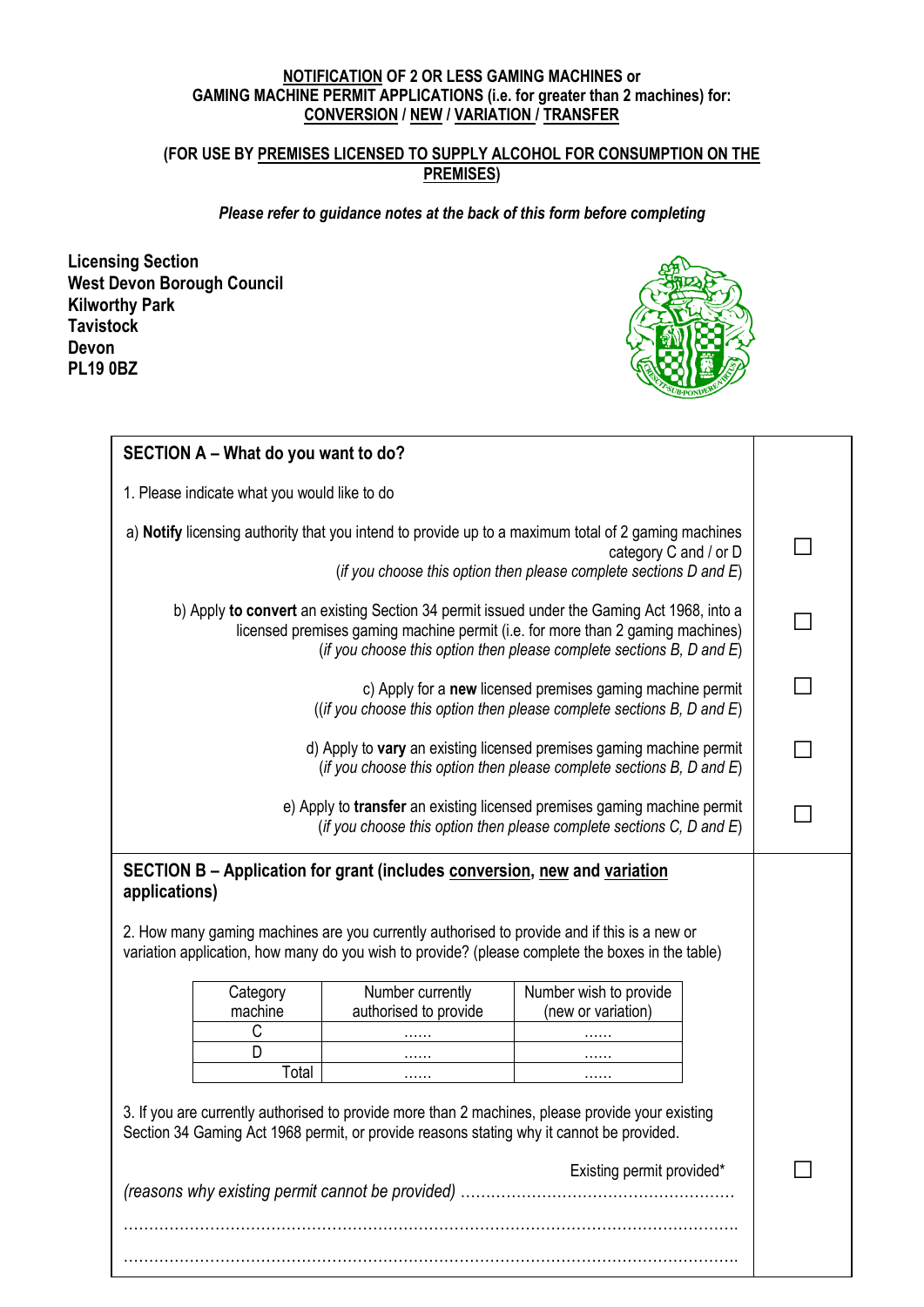\*Please keep a copy of your existing permit on the premises to which it relates.

| Section C - Application for permit transfer <i>(i.e. where a transfer has been requested for</i><br>the Licensing Act 2003 premises licence) |  |  |  |  |
|----------------------------------------------------------------------------------------------------------------------------------------------|--|--|--|--|
| 4. Name of person requesting the transfer                                                                                                    |  |  |  |  |
|                                                                                                                                              |  |  |  |  |
| 5. Confirmation that an application to transfer the relevant Licensing Act 2003 Premises Licence<br>has been:                                |  |  |  |  |
| Requested                                                                                                                                    |  |  |  |  |
| Granted                                                                                                                                      |  |  |  |  |
| 6. Please provide your existing permit, or provide reasons stating why it cannot be provided                                                 |  |  |  |  |
| Existing permit provided                                                                                                                     |  |  |  |  |
| Reasons why existing permit cannot be provided                                                                                               |  |  |  |  |
|                                                                                                                                              |  |  |  |  |
|                                                                                                                                              |  |  |  |  |
| <b>Section D - General Information</b>                                                                                                       |  |  |  |  |
|                                                                                                                                              |  |  |  |  |
|                                                                                                                                              |  |  |  |  |
|                                                                                                                                              |  |  |  |  |
|                                                                                                                                              |  |  |  |  |
| 10. Name of existing Premises Licence holder                                                                                                 |  |  |  |  |
| 11. Address of Premises Licence holder (if different from 8 above)                                                                           |  |  |  |  |
|                                                                                                                                              |  |  |  |  |
| 12. Telephone number (daytime) of Premises Licence holder                                                                                    |  |  |  |  |
| 13. E-mail address of Premises Licence holder (where available)                                                                              |  |  |  |  |
| 14. Name, address, telephone and e-mail of agent (e.g. solicitor) if submitted on behalf of the applicant                                    |  |  |  |  |
|                                                                                                                                              |  |  |  |  |
| 15. Licensing Act 2003 Premises Licence Reference (i.e. number)                                                                              |  |  |  |  |
|                                                                                                                                              |  |  |  |  |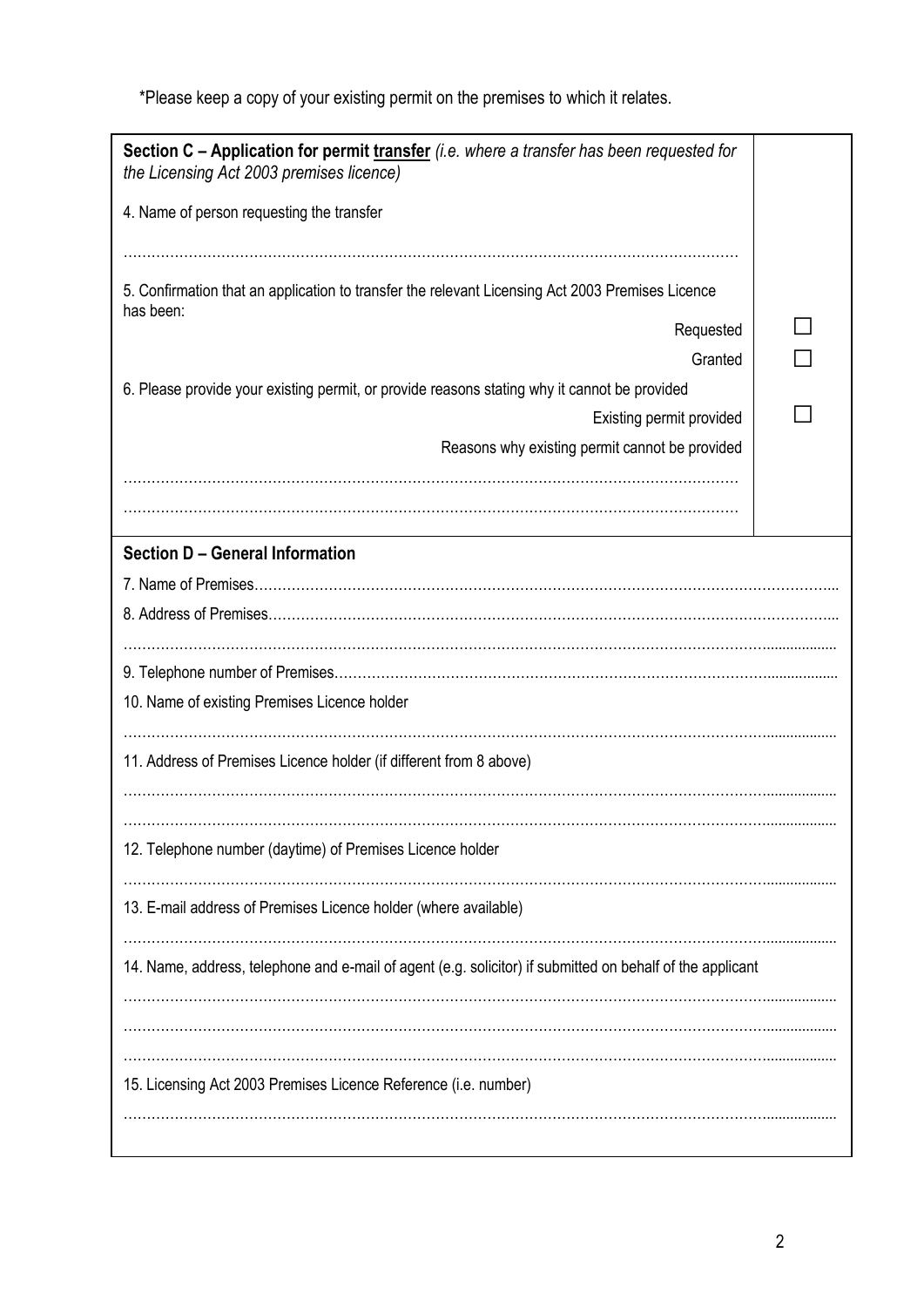| Section $E$ – Fee and Signature(s)                                                                                                                                                                                                    |  |  |  |  |
|---------------------------------------------------------------------------------------------------------------------------------------------------------------------------------------------------------------------------------------|--|--|--|--|
| I enclose a sum of (£50.00) - cheques should be made payable to West Devon Borough Council                                                                                                                                            |  |  |  |  |
| I understand that I must comply with the Gaming Machine Code of Practice for Alcohol Licensed<br>Premise Permits and Permissions issued by the Gambling Commission. (see quidance note 8)                                             |  |  |  |  |
| Please note: It is an offence under section 342 of the Gambling Act 2005 if a person, without reasonable<br>excuse, gives to a licensing authority for a purpose connected with that Act information which is false or<br>misleading. |  |  |  |  |
|                                                                                                                                                                                                                                       |  |  |  |  |
|                                                                                                                                                                                                                                       |  |  |  |  |
|                                                                                                                                                                                                                                       |  |  |  |  |

If you wish to provide more than 2 gaming machines, an application for a Licensed Premises Gaming Machine Permit must be made. Please contact the Licensing Section for further details.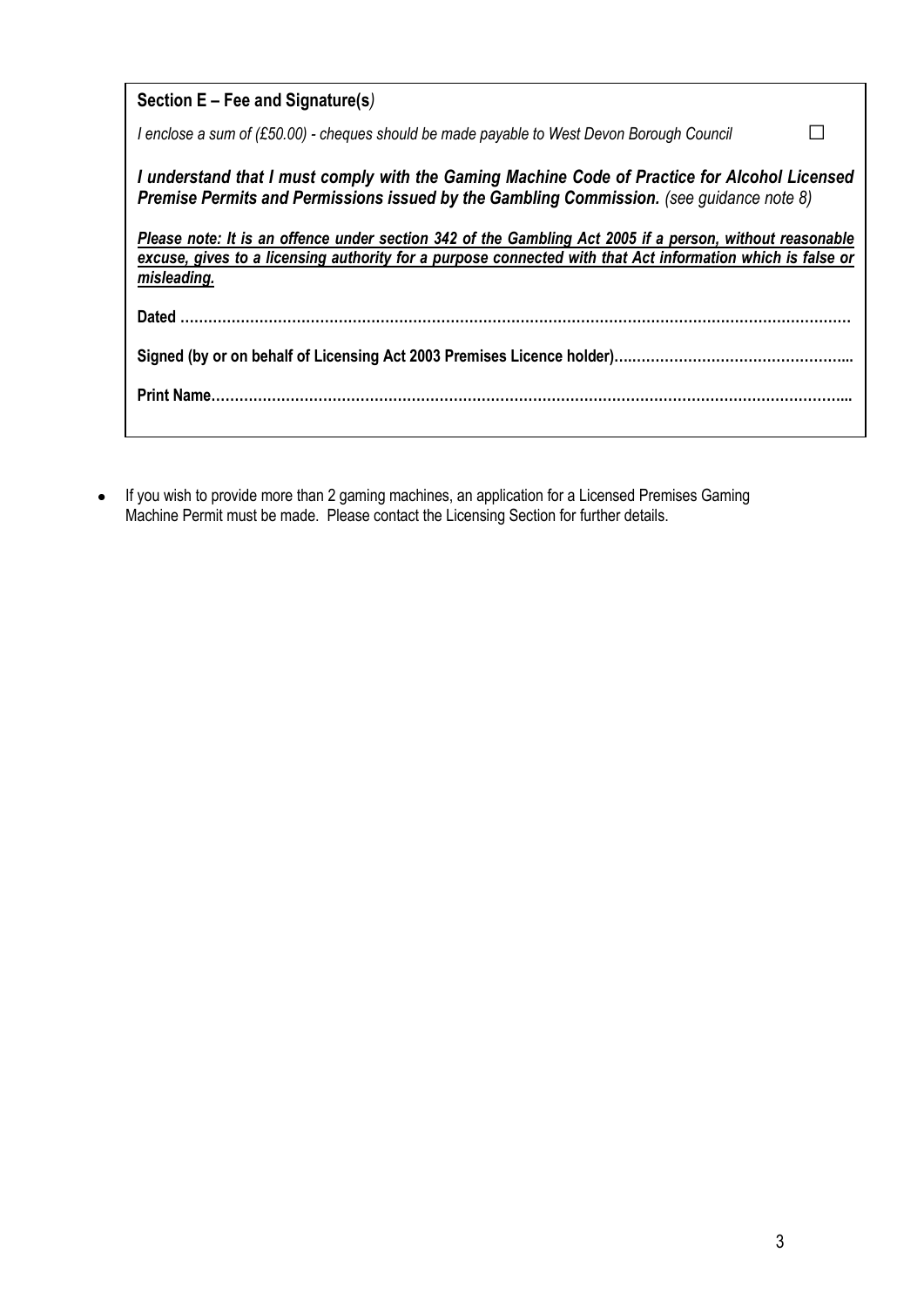## **NOTIFICATION OF 2 OR LESS GAMING MACHINES or GAMING MACHINE PERMIT APPLICATIONS (i.e. for greater than 2 machines) for: CONVERSION / NEW / VARIATION / TRANSFER**

## **Guidance notes:**

- 1. This form is to be used for the **notification of up to 2 gaming machines** of categories C and / or D under Section 282 of the Gambling Act 2005, or for the **conversion of an existing Section 34** gaming machine permit under the Gaming Act 1968, or for a **new application, variation or transfer** of a alcohol licensed premises gaming machine permit under the Gambling Act 2005.
- 2. The premises must be licensed under the Licensing Act 2003 to sell alcohol for consumption on the premises, without the requirement that alcohol is served only with food and there must be a bar for serving alcohol to customers on the premises.
- 3. The gaming machines must be located on these licensed premises.
- 4. A 'Premises Licence holder' is a person holding a Premises Licence under the Licensing Act 2003.
- 5. There is no statutory limit to the number of machines which may be applied for although the licensing authority has some discretion in this regard. It should also be noted that the licensing authority can cancel the permit or vary the number of machines should the premises be mainly used for making gaming machines available for use on the premises (Schedule 13 paragraph 16 Gambling Act 2005). You may therefore wish to contact the licensing authority to ask whether there is a local policy as regards applications and whether application for certain numbers of machines are decided via a hearing of local councillors.
- 6. The permit's duration is indefinite as it is linked to the Licensing Act 2003 Premises Licence. There is a first annual fee payable by …………… and an annual fee payable after that before each anniversary of the date of issue of the permit. Failure to pay the annual fee may result in the cancellation of the permit. The annual fee is £x. There is no annual fees payable for 2 machines or less.
- 7. Sections 282 and 283, as well as the applicable statutory instrument of the Gambling Act 2005 provide for two types of gaming machines which can be located in alcohol licensed premises. These are:
	- Category C: Maximum stake =  $50p /$  Maximum prize = £35  $\bullet$
	- Category D: Maximum stake = 10p or 30p non-monetary / Maximum prize = £5 cash or £8 non-monetary
- 8. **All alcohol licensed premises which provide gaming machines for use on the premises must comply with any relevant Code of Practice issued by the Gambling Commission under Section 24 of the Gambling Act 2005.** The Gaming Machine Code of Practice for Alcohol licensed premises permits and permissions is available via the Gambling Commission's website at: <http://www.gamblingcommission.gov.uk/>Should you be unclear as to the provisions of the code of practice please contact the Gambling Commission or your local Council licensing service.
- 9. This licensing authority must notify the applicant of its grant / refusal of the application for a permit as soon as is reasonable practicable after that decision to grant / refuse has been made.
- 10. Where you are notifying the local licensing authority of 2 machines or less, you may wish to request an acknowledgement of receipt of the notification. The form attached to this application can be utilised for this purpose.